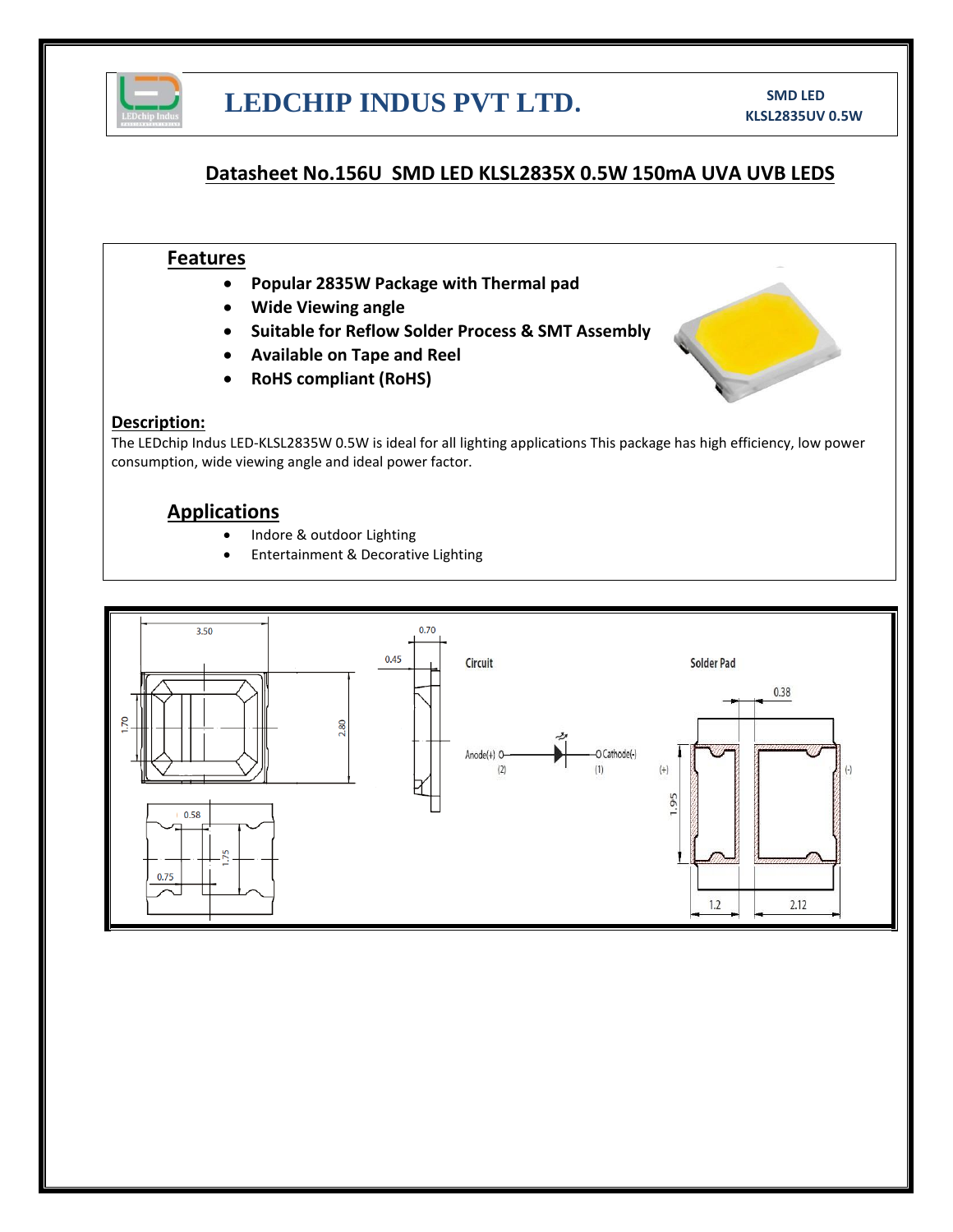| Part No.     | <b>Chip Die</b><br><b>Emission</b> | Watt | mW         | Wavelength<br>WL nm | IF                 | <b>VF</b>  |
|--------------|------------------------------------|------|------------|---------------------|--------------------|------------|
|              |                                    |      | <b>Typ</b> | <b>Typ</b>          | <b>Typ</b>         | <b>Typ</b> |
| KLSL2835U385 | UV LED                             | 0.5W | 200-204    | 385-390nm           | 150 <sub>m</sub> A | 3v         |
| KLSL2835U400 | UV LED                             | 0.5W | 200-220    | 400-405nm           | 150 <sub>m</sub> A | 3V         |
| KLSL2835U425 | UV LED                             | 0.5W | 210-220    | 420-425nm           | 150 <sub>m</sub> A | 3V         |
| KLSL2835U455 | UV LED                             | 0.5W | 220-240    | 452-455nm           | 150 <sub>m</sub> A | 3V         |

# **Electrical/ Optical Characteristics At Ta =25<sup>O</sup> C At 150mA**

## **Note:**

- The Luminous Flux performance is guaranteed with in prescribed operatingconditions
- LEDchip Indus Pvt Ltd maintains the following tolerances ± 11% on Flux, ±2% for CRI.

# **Absolute Maximum Ratings (Ta=25<sup>o</sup>C) 150mA**

|                                 | . .                     |                                                                       |       |
|---------------------------------|-------------------------|-----------------------------------------------------------------------|-------|
| Parameter                       | Symbol                  | Value                                                                 | Units |
| <b>Forward Current</b>          | IF                      | 150                                                                   | mA    |
| <b>Pulse Forward Current</b>    | <b>Ipulse</b>           | 200                                                                   | mA    |
| <b>Reverse Current</b>          | 1R                      | 10                                                                    | μA    |
| Reverse Voltage                 | $\mathsf{V}_\mathsf{R}$ | 5                                                                     |       |
| Operating temperature           |                         | $-40$ $+85$                                                           | °C    |
| <b>Storage Temperature</b>      |                         | $-40^{\sim}+125$                                                      | °C    |
| <b>LED Junction Temperature</b> |                         | 125                                                                   | °C    |
| <b>ESD Sensitivity (HBM)</b>    | $V_B$                   | 2000                                                                  | V     |
| Soldering temperature           | $T_s$                   | Reflow Soldering: 255~260°C/10~30sec<br>Manual Soldering: 350 °C/3sec |       |